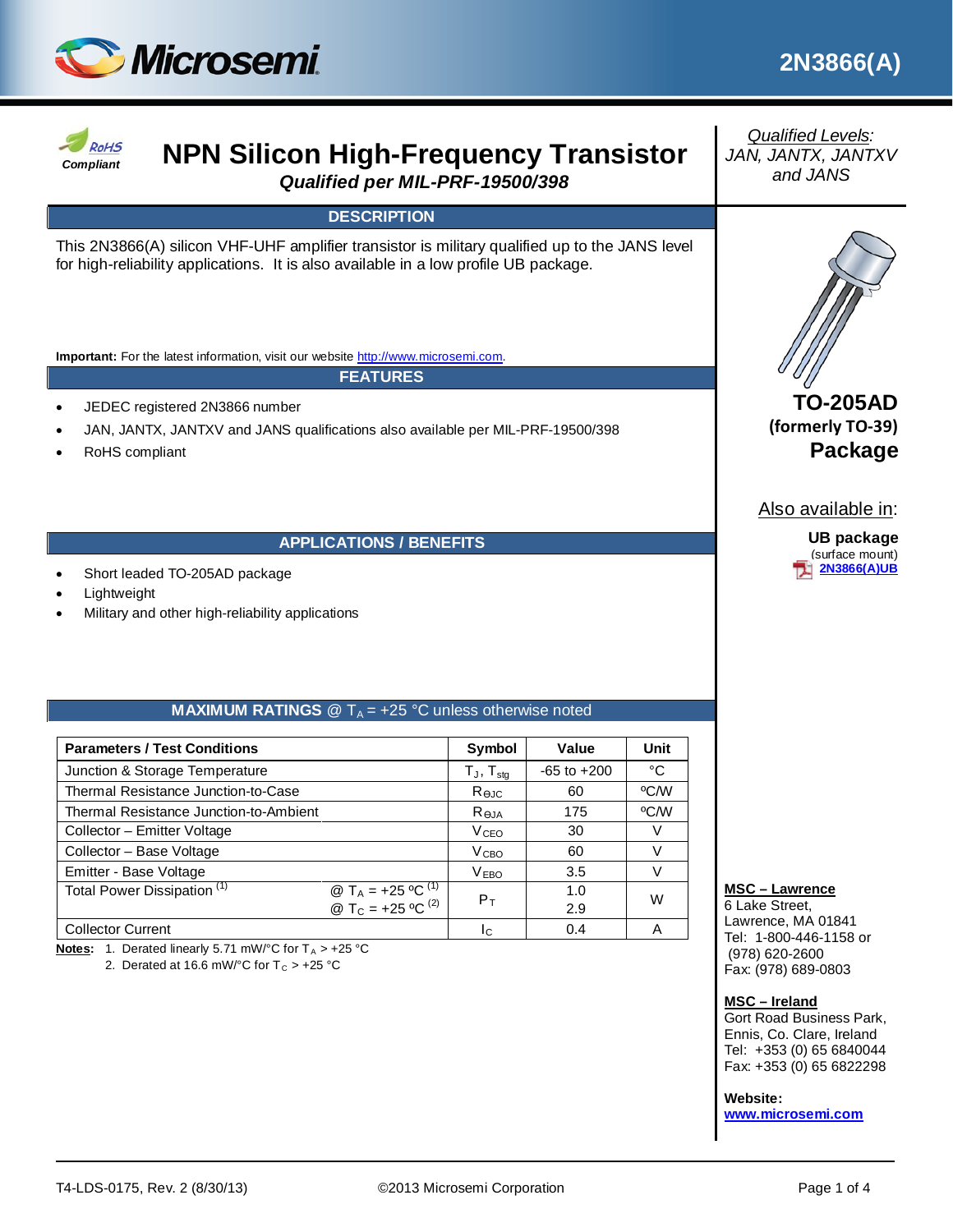



# **MECHANICAL and PACKAGING**

- CASE: Hermetically sealed, kovar base, nickel cap
- TERMINALS: Gold plate, solder dip (Sn63/Pb37) available upon request. NOTE: Solder dip will eliminate RoHS compliance.
- MARKING: Part number, date code, manufacturer's ID and serial number
- POLARITY: NPN
- WEIGHT: Approximately 1.064 grams
- See [Package Dimensions](#page-3-0) on last page.

### **PART NOMENCLATURE**



**Reliability Level** JAN = JAN level JANTX = JANTX level JANTXV = JANTXV level JANS = JANS level Blank = Commercial

| <b>SYMBOLS &amp; DEFINITIONS</b> |                                                                                                                                                |  |  |  |
|----------------------------------|------------------------------------------------------------------------------------------------------------------------------------------------|--|--|--|
| Symbol                           | <b>Definition</b>                                                                                                                              |  |  |  |
| l <sub>B</sub>                   | Base current: The value of the dc current into the base terminal.                                                                              |  |  |  |
| $I_{C}$                          | Collector current: The value of the dc current into the collector terminal.                                                                    |  |  |  |
| $V_{BE}$                         | Base-emitter voltage: The dc voltage between the base and the emitter.                                                                         |  |  |  |
| $V_{CB}$                         | Collector-base voltage: The dc voltage between the collector and the base.                                                                     |  |  |  |
| V <sub>CBO</sub>                 | Collector-base voltage, base open: The voltage between the collector and base terminals when the emitter terminal is<br>open-circuited.        |  |  |  |
| $V_{CE}$                         | Collector-emitter voltage: The dc voltage between the collector and the emitter.                                                               |  |  |  |
| <b>V</b> <sub>CEO</sub>          | Collector-emitter voltage, base open: The voltage between the collector and the emitter terminals when the base<br>terminal is open-circuited. |  |  |  |
| $V_{\rm CC}$                     | Collector-supply voltage: The supply voltage applied to a circuit connected to the collector.                                                  |  |  |  |
| V <sub>EBO</sub>                 | Emitter-base voltage, collector open: The voltage between the emitter and base terminals with the collector terminal<br>open-circuited.        |  |  |  |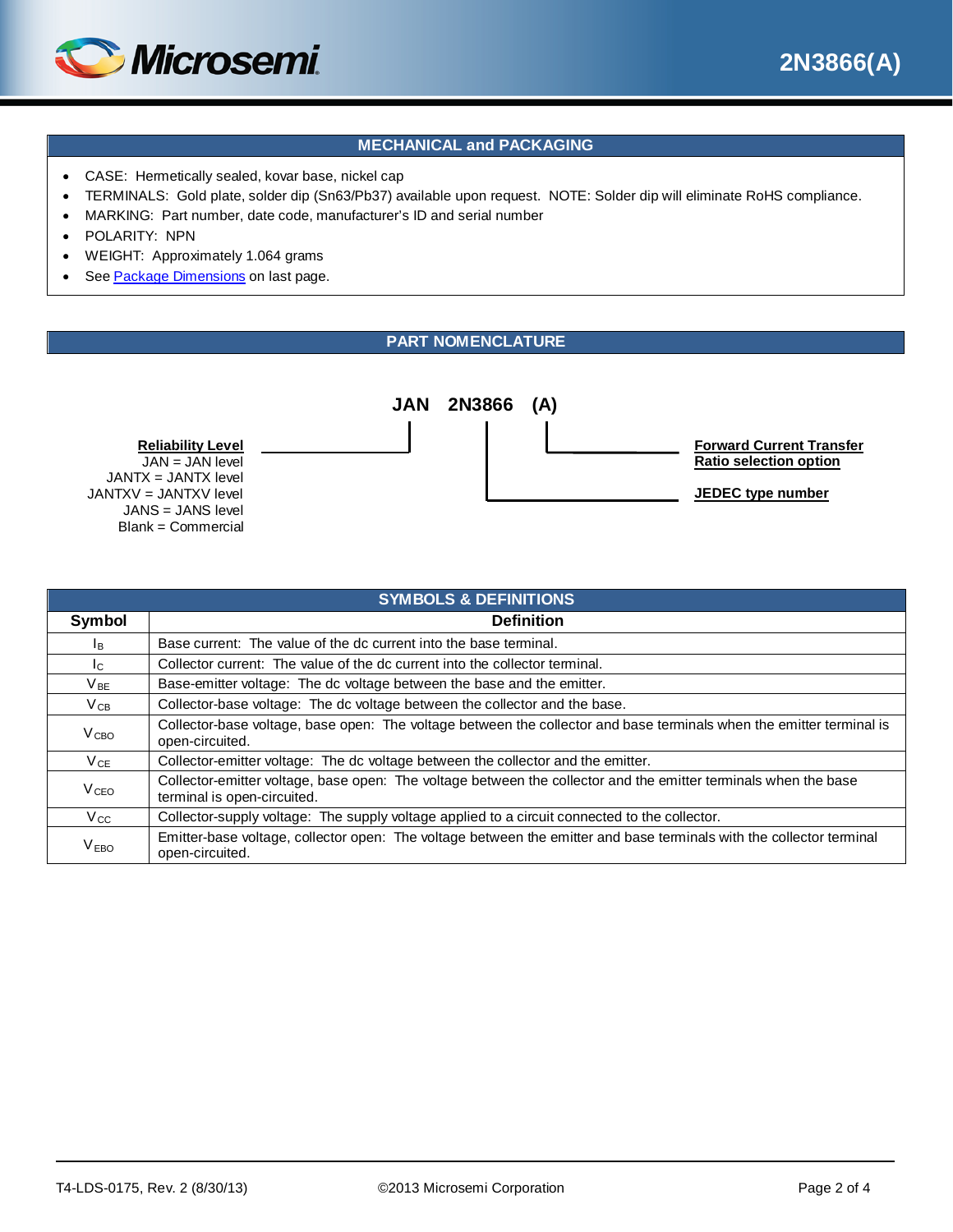

# **ELECTRICAL CHARACTERISTICS**  $@T_A = +25 °C$ , unless otherwise noted

| Characteris<br><b>ISUCS</b> | ------ | Min | <b>Max</b><br>------- | . .<br><b>Les 24</b><br>JIIIL |
|-----------------------------|--------|-----|-----------------------|-------------------------------|
|                             |        |     |                       |                               |

#### **OFF CHARACTERISTICS**

| Collector-Emitter Breakdown Voltage     |                   |     |     |    |
|-----------------------------------------|-------------------|-----|-----|----|
| $I_c = 5$ mA                            | $\rm V_{(BR)CEO}$ | 30  |     |    |
| Collector-Base Breakdown Voltage        |                   |     |     |    |
| $I_c = 100 \mu A$                       | $V_{\rm (BR)CBC}$ | 60  |     |    |
| Emitter-Base Breakdown Voltage          |                   |     |     |    |
| $I_{E} = 100 \mu A$                     | $V_{(BR)EBO}$     | 3.5 |     |    |
| <b>Collector-Emitter Cutoff Current</b> |                   |     | 20  |    |
| $V_{CF} = 28 V$                         | I <sub>ceo</sub>  |     |     | μA |
| <b>Collector-Emitter Cutoff Current</b> |                   |     |     |    |
|                                         | ICES1             |     | 100 | μA |
| $V_{CF}$ = 55 V                         |                   |     |     |    |

# **ON CHARACTERISTICS (1)**

| Forward-Current Transfer Ratio                         |         |                       |    |     |    |
|--------------------------------------------------------|---------|-----------------------|----|-----|----|
| $I_c = 50$ mA, $V_{CE} = 5.0$ V                        | 2N3866  |                       | 15 | 200 |    |
|                                                        | 2N3866A | $h_{FF}$              | 25 | 200 |    |
| $I_C = 360$ mA, $V_{CF} = 5.0$ V                       | 2N3866  |                       | 5  |     |    |
|                                                        | 2N3866A |                       | 8  |     |    |
| <b>Collector-Emitter Saturation Voltage</b>            |         |                       |    |     |    |
| $I_c = 100$ mA, $I_B = 10$ mA                          |         | $\rm V_{\rm CE(sat)}$ |    | 1.0 |    |
| Collector-Emitter Cutoff Current - High Temp Operation |         |                       |    |     |    |
| $V_{CE}$ = 55 V, T <sub>A</sub> = +150 °C              |         | $lc$ <sub>ES2</sub>   |    | 2.0 | mA |
| Forward-Current Transfer Ratio -                       |         |                       |    |     |    |
| Low Temperature Operation                              | 2N3866  | $h_{FF3}$             |    |     |    |
| $V_{CE} = 5.0 V$ , $I_C = 50$ mA, $T_A = -55$ °C       | 2N3866A |                       | 12 |     |    |

# **DYNAMIC CHARACTERISTICS**

| Magnitude of Common Emitter Small-Signal<br><b>Short-Circuit Forward Current Transfer Ratio</b><br>$I_c$ = 50 mA, $V_{CE}$ = 15 V, f = 200 MHz | 2N3866<br>2N3866A | $ h_{FE} $              | 2.5<br>4.0 | 8.0<br>7.5 |    |
|------------------------------------------------------------------------------------------------------------------------------------------------|-------------------|-------------------------|------------|------------|----|
| <b>Output Capacitance</b><br>$V_{CB}$ = 28 V, I <sub>E</sub> = 0, 100 kHz $\leq$ f $\leq$ 1.0 MHz                                              |                   | $\mathrm{C_{\circ ho}}$ |            | 3.5        | рF |

### **POWER OUTPUT CHARACTERISTICS**

| Power Output<br>$V_{\text{CC}}$ = 28 V; P <sub>in</sub> = 0.15 W; f = 400 MHz *<br>$V_{\text{CC}}$ = 28 V; P <sub>in</sub> = 0.075 W; f = 400 MHz *<br>* See Figure 4 on MIL-PRF-19500/398 | $P_{1out}$<br>$P_{2out}$ | 1.0<br>0.5 | 2.0 | w    |
|--------------------------------------------------------------------------------------------------------------------------------------------------------------------------------------------|--------------------------|------------|-----|------|
| <b>Collector Efficiency</b><br>$V_{\text{CC}}$ = 28 V; P <sub>in</sub> = 0.15 W; f = 400 MHz<br>$V_{\text{CC}}$ = 28 V; P <sub>in</sub> = 0.075 W; f = 400 MHz                             | n1<br>n2                 | 45<br>40   |     | $\%$ |
| Clamp Inductive<br>Collector-Emitter Breakdown Voltage<br>$V_{BF}$ = -1.5 V, I <sub>C</sub> = 40 mA                                                                                        | V <sub>(BR)CEX</sub>     | 55         |     |      |

(1) Pulse Test: pulse width =  $300 \mu s$ , duty cycle  $\leq 2.0\%$